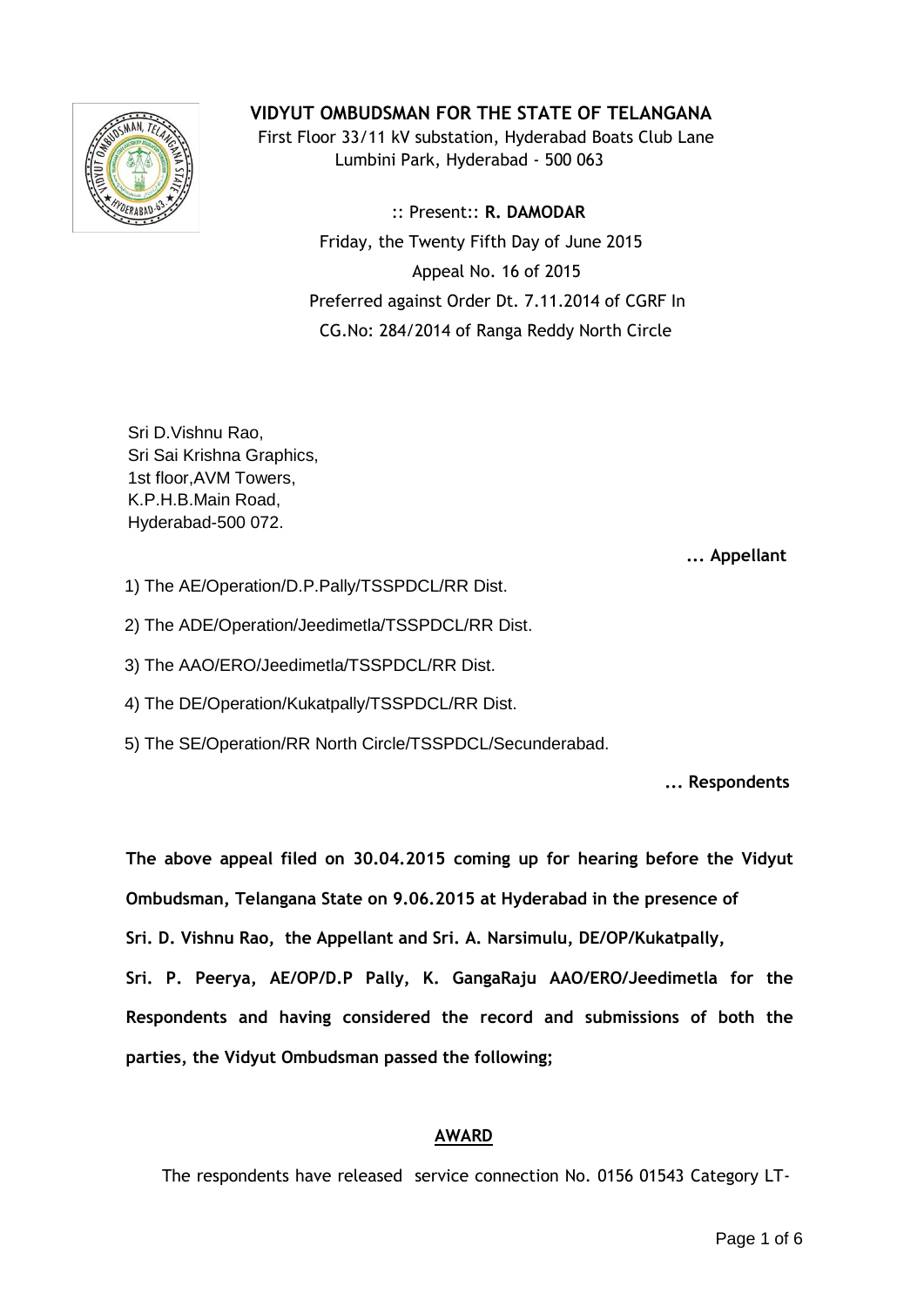III INDUSTRY to the complainant on 6.6.2011 in the name of the Appellant. On 16.08.2014 at 2.20 P.M the Respondents(DPE Wing) had inspected the premises of the Complainant and found that the Complainant has been availing the supply for printing LOGOS, designs,Captions on shirts, T Shirts etc, and opined that all the printing units have to be billed under LT Category II(Commercial) as per Tariff order 2011-2012. Therefore the back billing notice No. 912 Dt. 22.08.2014 has been issued from 6th June 2011 to 5th August 2014 for an amount of Rs.1,20,834/- under category-II(Commercial).

2. On receipt of the back billing notice, the complainant has addressed a letter Dt. 26.09.2014 expressing his objection to the back billing notice questioning the conversion from LT Category-III to LT Category-II commercial and questioning the non consideration of his unit as a small scale industry and issuing back billing amounting to Rs 1,20,834/-. On 29.09.2014 he has preferred a complaint before the CGRF for redressal of his grievance.

3. The third respondent, AAO/ERO/Jeedimetla claimed that the appellant with S.C.No.0156 01543 has raised an objection for issue of notice of back billing and conversion of category from LT III which is a small scale industry to LT category II (Commercial). He claimed that the appellant paid Rs. 41,000/- out of the total back billing amount of Rs 1,20,834/-. According to the third respondent, the printing presses would fall under LT category II (commercial).

4. The appellant alleged that without any prior notice, the respondents have converted his service category from III to II and back billed from May 2011 to 5th August 2014 and termed it as not legal.

5. The CGRF, after hearing both sides and on consideration of the material on record, directed DE/OP/Kukatpally to finalise the back billing case duly considering the representation of the Appellant in accordance with clause 3.4.1 of GTCS.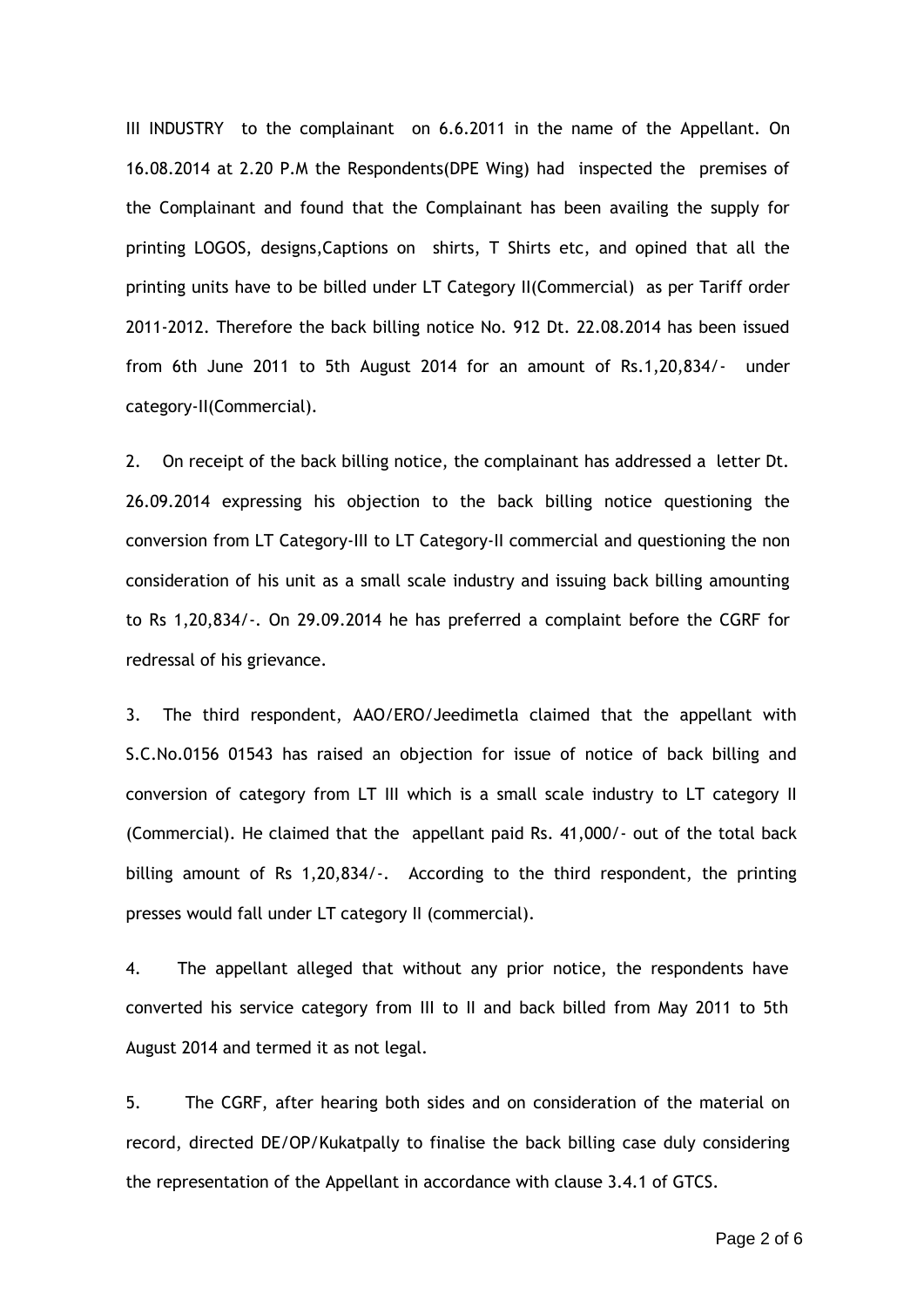6. Aggrieved and not satisfied with the orders of CGRF, the Appellant preferred the present Appeal.

#### **Argument heard**

7. The point for determination is whether the back billing by converting LT category III (industrial) to LT category II (commercial) with effect from May 2011 to 5th August 2014 for Rs 1,20,934/- is legal and sustainable.

#### **POINT**

8. Efforts are made for mediation to reach a settlement, which could not succeed. Therefore, the matter is being disposed of on merits.

9. According to the Appellant, he was provided with SC 0156 01543 category III (Industrial) to his small scale unit which was converted to LT category II (commercial) without notice and without following the procedure. Back billing from may 2011, from the time of issuing connection to 5th August 2014 when there is no il legality committed on his part, is not legal.

10. The respondents claimed that the Appellant's firm was wrongly issued with LT category III industry connection in may 2011, contrary to tariff orders and that the Appellant's firm which deals with printing of logos, designs and captions on shirts and T-shirts, buying raw material cloth and stitching carry bags etc, fall under commercial category of printing press and fall under LT category II (commercial) as per tariff order 2011-2012 and therefore, back billing was done after issuing notice for the period from June 2011 to August 2014 for an amount of Rs 1,20,834/- vide back billing notice number 912 dated 22-8-2014 which is legal and sustainable.

11. A perusal of tariff order 2011-2012 shows that under the consumers who undertake commercial activity and those who run printing presses fall under LT category -II. If tariff order defines the printing activity as commercial, the initial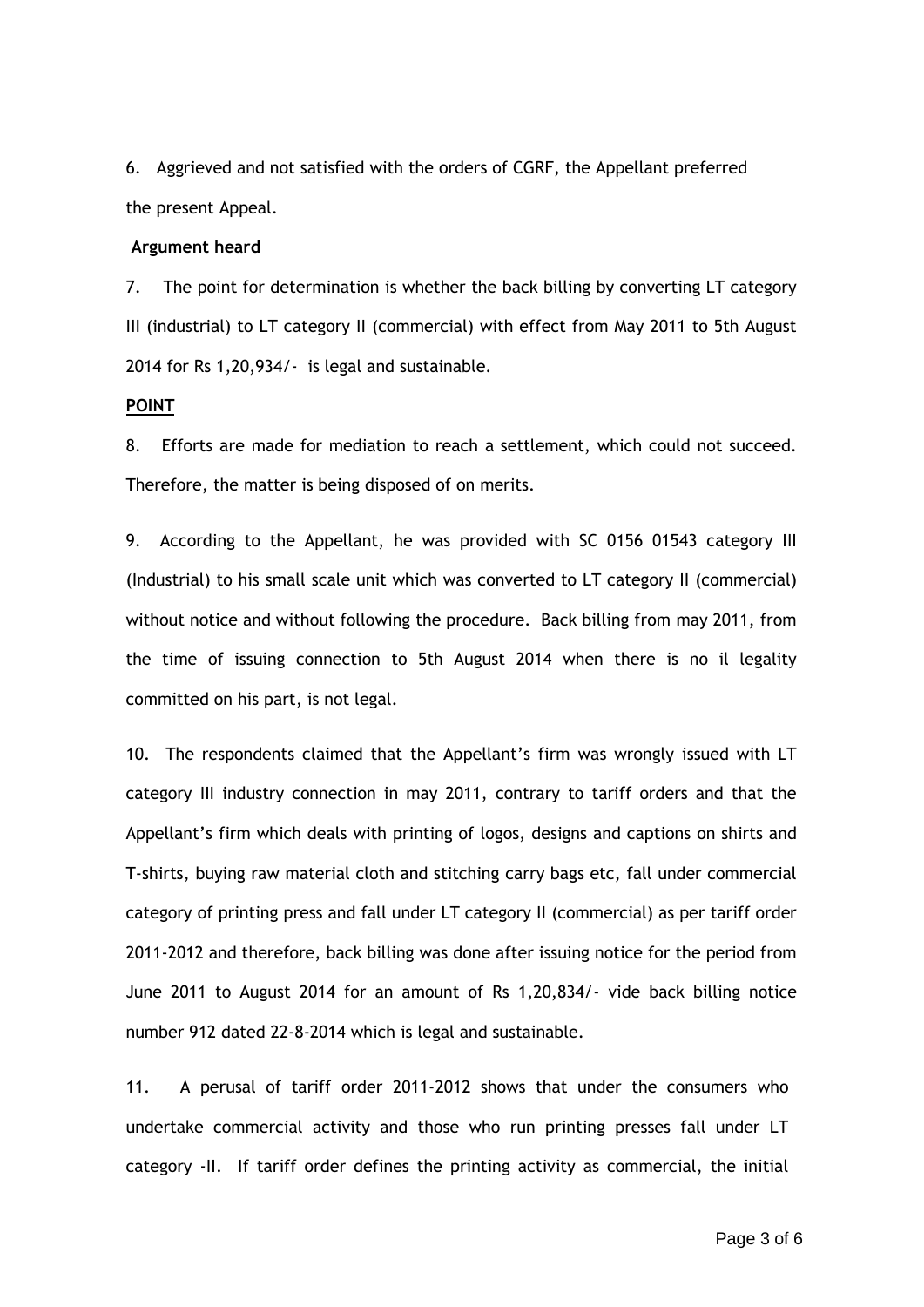service connection as LT category III( industrial) would be against the tariff order, which is binding on the distribution companies. This finding is notwithstanding the fact that the appellant firm has been issued a small scale industry certificate.

12. The appellant claimed that the back billing from May 2011 is not sustainable. The respondents have relied on clause 3.4.1 of GTCS which was amended on 31-5- 2014, by the proceeding of the APERC and the amended provision reads as follows:

> "Clause 3.4.1 Where a consumer has been classified under a particular category and is billed accordingly and it is subsequently found that the classification is not correct (subject to the condition that the consumer does not alter the category / purpose of usage of the premises without prior intimation to the Designated Officer of the Company), the consumer will be informed through a notice, of the proposed reclassification, duly giving him an opportunity to file any objection within a period of 15 days. The company after due consideration of the consumer's reply if any, may alter the classification and suitably revise the bills if necessary, even with retrospective effect, the assessment shall be made for the entire period during which such reclassification is needed, however, the period during which such reclassification is needed cannot be ascertained, such period shall be limited to a period of twelve months immediately preceding the date of inspection".

13. The application of the above clause is in question now. The inspection was conducted on 16.08.2014 at 2.20 PM by the DPE wing. Prior to the amendment Dt. 31- 05-2014 to GTCS, the clause 3.4.1 at the relevant place provided prior notice and regarding back billing read follows:

 " The company after due consideration of the consumer's reply if any, may alter the classification and suitably revise the bills if necessary even with retrospective effect, of 3 months in the case of domestic and Agricultural categories and 6 months in case of other categories."

14. Since the Appellant's service connection is falling under the "Other Categories"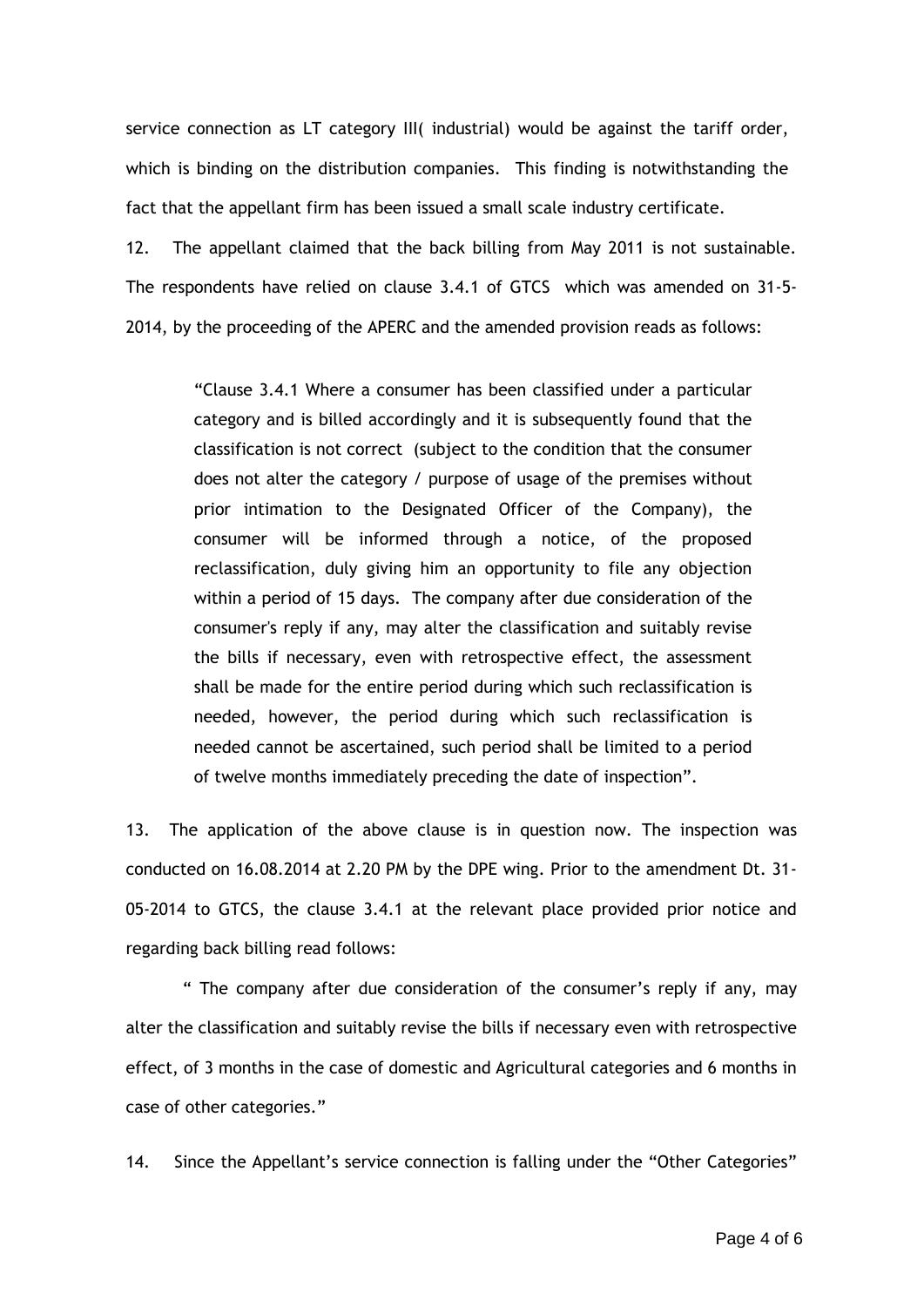this pre amendment position of back billing for 6 months is not available to the Appellant in view of the post amendment position that back billing may be for the entire period from the time of reclassification. The inspection took place on 16.08.2014 and whereas, the amendment to clause 3.4.1 came into effect from 31.5.2014 and therefore the amended clause to 3.4.1 is applicable and not the pre amended clause. Thus, the benefit of pre amendment clause limiting the period of back billing is not applicable to the Appellant's case.

15. The Appellant claimed that he was suddenly imposed with additional burden of back billing without his fault and the amounts are claimed from 6.6.2011 onwards when he set up his shop and he is not in a position to pay the demanded amount. Keeping in view the facts and circumstances of the case and the burden on the Appellant to pay huge amount, it is in fitness of things that he is given installments to pay the back billing amount less the amount he already paid if any While granting installments, the period of back billing from May 2011 to August 2014 has to be kept in mind.

16. The CGRF, instead of applying the clause 3.4.1 itself, have directed the Appellant to another authority, which is unsustainable.

17. In the result, the Appeal is disposed of permitting the Appellant to pay the balance of backbilling amount of Rs 1,20,834 less Rs 41,000/-(already paid on 29.9.2014) in 30 installments starting from July 2015. Failure to pay even one installment would make the entire amount recoverable in a lump sum.

Corrected, signed and pronounced on this the 25th day of June 2015.

#### **VIDYUT OMBUDSMAN**